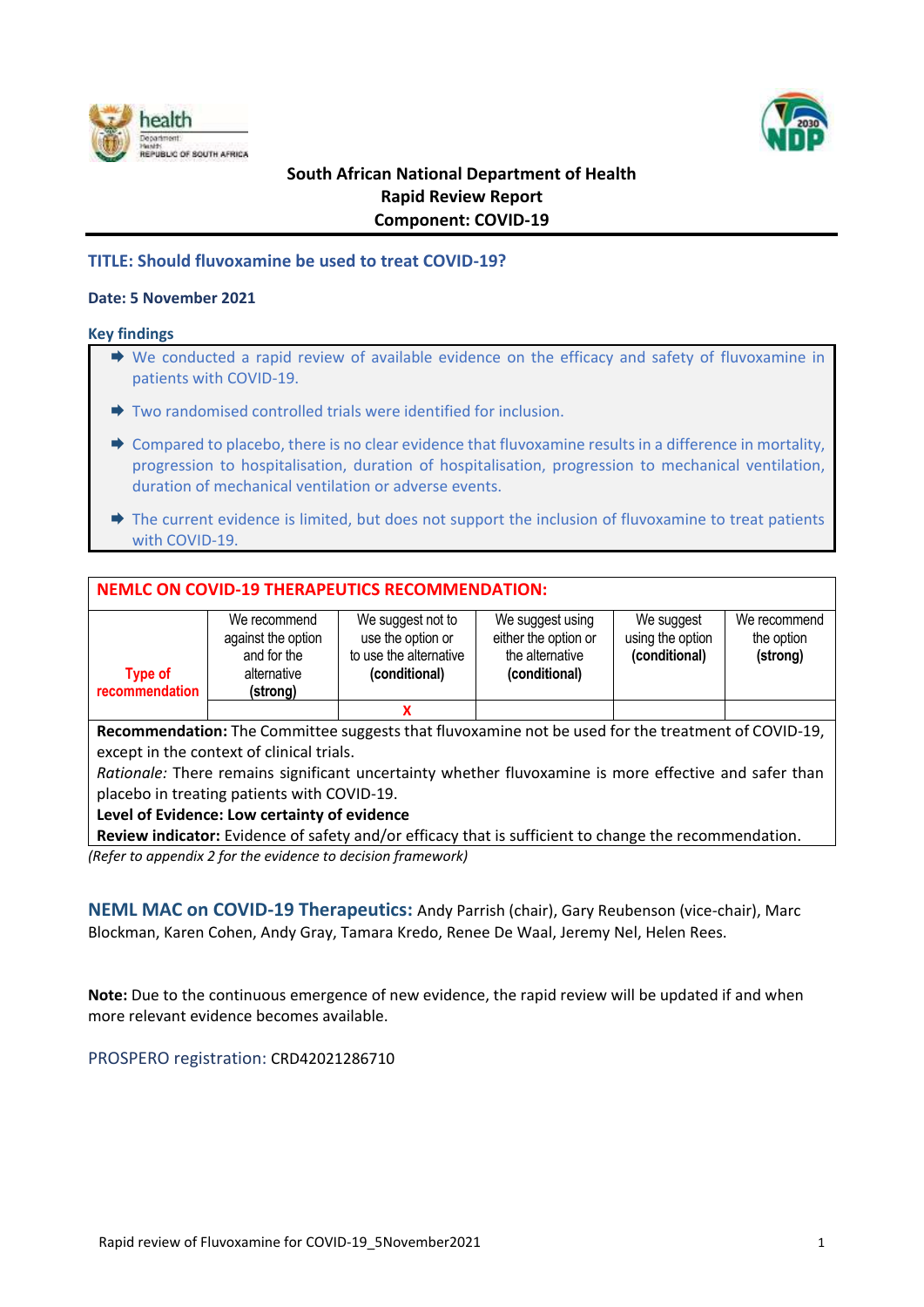# **BACKGROUND**

An excessive inflammatory response from irregular cytokine production has been implicated in COVID-19 associated lung damage prompting investigation of immunomodulatory medicines <sup>(1-2)</sup>. Fluvoxamine, a Selective Serotonin Reuptake Inhibitor, is an antidepressant with possible immunomodulatory effects that may decrease the harmful effects of the inflammatory response during sepsis <sup>(3-4)</sup>. Case reports of COVID-19 patients with severe depression found reduced plasma levels of inflammatory mediators <sup>(3,5)</sup>. This review aims to determine whether fluvoxamine reduces the risk of disease progression and mortality among COVID-19 patients.

**RESEARCH QUESTION:** Should *fluvoxamine* be used for managing COVID-19?

# **METHODS**

# **Eligibility criteria for review**

#### **Population:**

All patients with confirmed SARS-CoV-2 infection, no restriction to age, disease severity or setting.

#### **Intervention:**

Fluvoxamine, alone or in combination with any other agent; no restriction on dose, frequency, or timing with respect to onset of symptoms.

#### **Comparators:**

Standard of care +/- placebo

#### **Outcomes:**

Mortality; progression to hospitalization; duration of hospitalization; progression to ICU admission; progression to mechanical ventilation; duration of mechanical ventilation; duration of ICU stay; clinical outcome on an ordinal scale, adverse events, adverse reactions.

### **Study designs:**

Randomised controlled trials, and systematic reviews of randomised controlled trials.

#### **DATA SOURCES**

On 16 September 2021 we searched the following databases:

- PubMed
- COVID-19 LOVE platform
- Cochrane COVID-19 Study Register

#### **SEARCH STRATEGY**

### **SELECTING STUDIES FOR INCLUSION**

Title and abstract and full-text screening were done in duplicate using COVIDENCE software (SvW and VN).

### **DATA EXTRACTION**

Data extraction was done by a single reviewer (VN) and checked by a second reviewer (SvW). We extracted data on the methods; participants including population, age, risk and setting; interventions including type of intervention, comparator and delivery; and primary and secondary outcomes.

#### **APPRAISAL OF STUDY QUALITY**

Rapid review of Fluvoxamine for COVID-19 5November2021 2001 2003 Quality assessment was done in duplicate, and conflicts were resolved with discussion (SvW and VN). We appraised randomized controlled trials using the standard Cochrane risk of bias assessment tool 2.0 which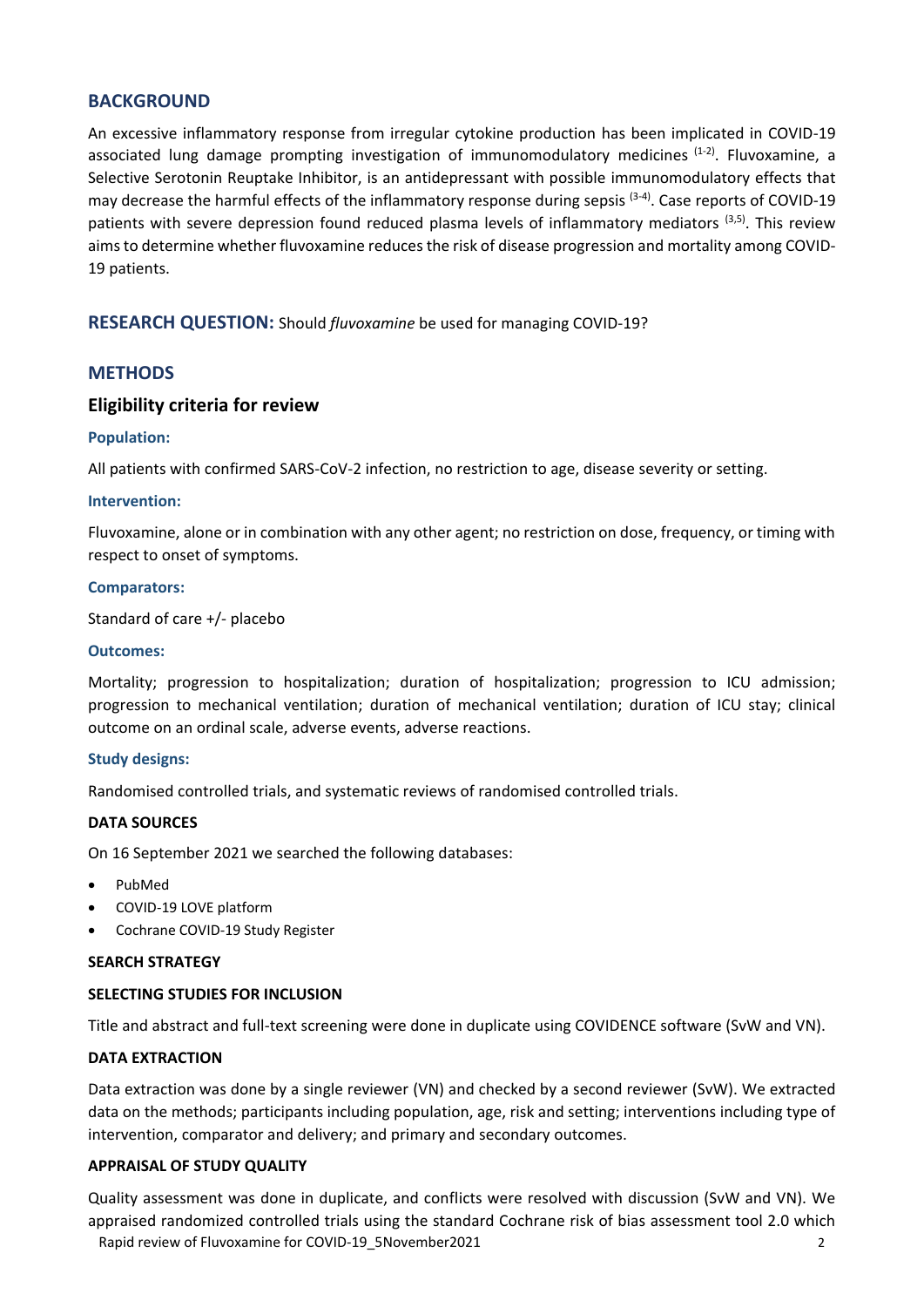considers: random sequence generation, allocation concealment, blinding of participants, personnel and outcomes, incomplete outcome data, selective outcome reporting and other sources of bias [\(https://training.cochrane.org/handbook/current/chapter-08\)](https://training.cochrane.org/handbook/current/chapter-08).

### **DATA SYNTHESIS**

The relevant measures of effect with 95% confidence intervals (CIs) were reported for all outcomes. Pooled estimates were calculated in Review manager 5.4 where applicable, and we used available data to conduct GRADE assessments of the overall certainty of the evidence for these outcomes.

# **RESULTS**

# **IDENTIFICATION OF STUDIES**

Two randomized controlled trials (see Figure 1) were identified.

# **Figure 1: PRISMA flow diagram**



### **DESCRIPTION OF STUDIES**

We identified two randomized placebo-controlled trials: Lenze 2020<sup>6</sup> and the TOGETHER trial 2021<sup>7</sup> (the preprint of the TOGETHER trial was subsequently published in peer-review format on the 27 October 2021). Both trials recruited adults with acute symptomatic confirmed COVID-19 infection in an outpatient setting. Participants in the TOGETHER trial were unvaccinated and had at least one high-risk factor for severe COVID-19. Fluvoxamine 100mg was given three times daily for 15 days in the Lenze trial and twice daily for 10 days in the TOGETHER trial. Participants were followed up for 15 days in the Lenze trial and 28 days in the TOGETHER trial. Both trials reported clinical deterioration as a primary outcome (see definitions in Table 1).

Rapid review of Fluvoxamine for COVID-19 5November2021 3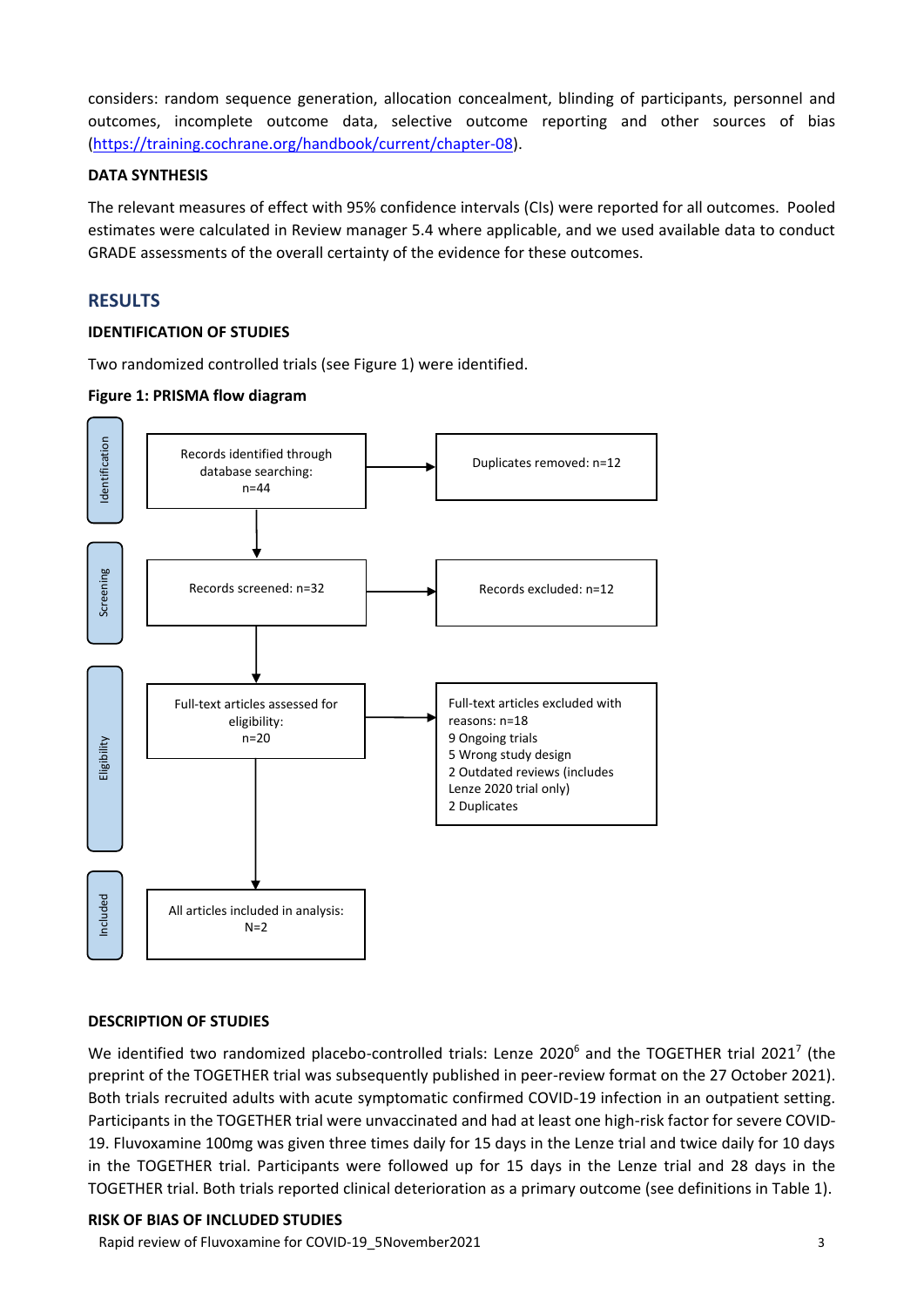Both trials had low risk of bias due to randomization, deviations from intended interventions, missing outcome data and in measurement of the outcome data.

The TOGETHER trial protocol reported two primary outcomes: 1) extended emergency room observation (>6 hours) and 2) hospitalization. These outcomes have been combined into a non-prespecified composite outcome in the publication. The combined outcome relative risk (RR) was statistically significantly lower with 87% of this outcome comprising hospitalizations; however, RR for hospitalization alone was not statistically significant.

# **EFFECT OF THE INTERVENTION**

#### **Mortality**

Fluvoxamine may result in little to no difference in mortality, relative risk (RR) 0.69 (95% CI 0.38 to 1.27), 2 trials, low certainty evidence.

|                                                | Fluvoxamine |     | Control |    |            | <b>Risk Ratio</b>                             | <b>Risk Ratio</b>                        |
|------------------------------------------------|-------------|-----|---------|----|------------|-----------------------------------------------|------------------------------------------|
| Study or Subgroup                              | Events      |     |         |    |            | Total Events Total Weight M-H, Random, 95% CI | M-H, Random, 95% CI                      |
| Lenze 2020                                     | 0.          | 80  | 0       | 72 |            | Not estimable                                 |                                          |
| TOGETHER 2021                                  | 17          | 741 | 25.     |    | 756 100.0% | $0.69$ [0.38, 1.27]                           |                                          |
| <b>Total (95% CI)</b>                          |             | 821 |         |    | 828 100.0% | 0.69 [0.38, 1.27]                             |                                          |
| Total events                                   | 17          |     | 25.     |    |            |                                               |                                          |
| Heterogeneity. Not applicable                  |             |     |         |    |            |                                               | 100<br>0.01                              |
| Test for overall effect: $Z = 1.18$ (P = 0.24) |             |     |         |    |            |                                               | Favours [experimental] Favours [control] |

#### **Progression to hospitalisation**

Fluvoxamine may result in little to no difference in hospitalisation, relative risk (RR) 0.47 (0.08 to 2.71), 2 trials, low certainty evidence.

Of note, the TOGETHER publication combined 'emergency setting visit for at least 6 hours' with 'hospitalisation' as their non-prespecified primary outcome and found lower rates in the fluvoxamine group (79 [11%] of 741 vs 119 [16%] of 756); relative risk [RR] 0·68; 95% Bayesian credible interval [95% BCI]: 0·52– 0·88)). Their justification for this was that hospitals were at capacity during the study period and patients that would normally have been referred for admission were observed for prolonged periods of time before admission or referral. This composite measure is not one of our pre-specified outcomes and is of questionable clinical relevance.

|  |  |  | Figure 3: Forest plot for fluvoxamine versus placebo; outcome: hospitalisation |
|--|--|--|--------------------------------------------------------------------------------|
|  |  |  |                                                                                |

|                                                                                                                                                                   |        | Control<br>Fluvoxamine |     |     |            | <b>Risk Ratio</b>                            | Risk Ratio                                                            |
|-------------------------------------------------------------------------------------------------------------------------------------------------------------------|--------|------------------------|-----|-----|------------|----------------------------------------------|-----------------------------------------------------------------------|
| Study or Subgroup                                                                                                                                                 | Events |                        |     |     |            | Total Events Total Weight M-H.Random. 95% CI | M-H. Random, 95% CI                                                   |
| Lenze 2020                                                                                                                                                        |        | 80                     | 4   | 72. | 24.6%      | $0.10$ [0.01, 1.83]                          |                                                                       |
| TOGETHER 2021                                                                                                                                                     | 76     | 741                    | 99. |     | 756 75.4%  | 0.78 [0.59, 1.04]                            |                                                                       |
| <b>Total (95% CI)</b>                                                                                                                                             |        | 821                    |     |     | 828 100.0% | $0.47$ [0.08, 2.71]                          |                                                                       |
| Total events<br>Heterogeneity: Tau <sup>2</sup> = 1.03; Chi <sup>2</sup> = 1.93, df = 1 (P = 0.16); $I^2$ = 48%<br>Test for overall effect: $Z = 0.84$ (P = 0.40) | 76     |                        | 103 |     |            |                                              | 200<br>0.005<br>O 1<br>10<br>Favours [experimental] Favours [control] |

#### **Duration of hospitalisation**

Fluvoxamine may result in little or no difference in duration of hospitalization (see Table 4).

#### **Progression to ICU admission**

Not reported.

#### **Progression to mechanical ventilation**

Fluvoxamine may result in little or no difference in progression to mechanical ventilation (see Table 4).

#### **Duration of mechanical ventilation**

Fluvoxamine may result in little or no difference in duration of mechanical ventilation (see Table 4).

#### **Duration of ICU stay**

Rapid review of Fluvoxamine for COVID-19\_5November2021 4 and the control of the control of the control of the control of the control of the control of the control of the control of the control of the control of the control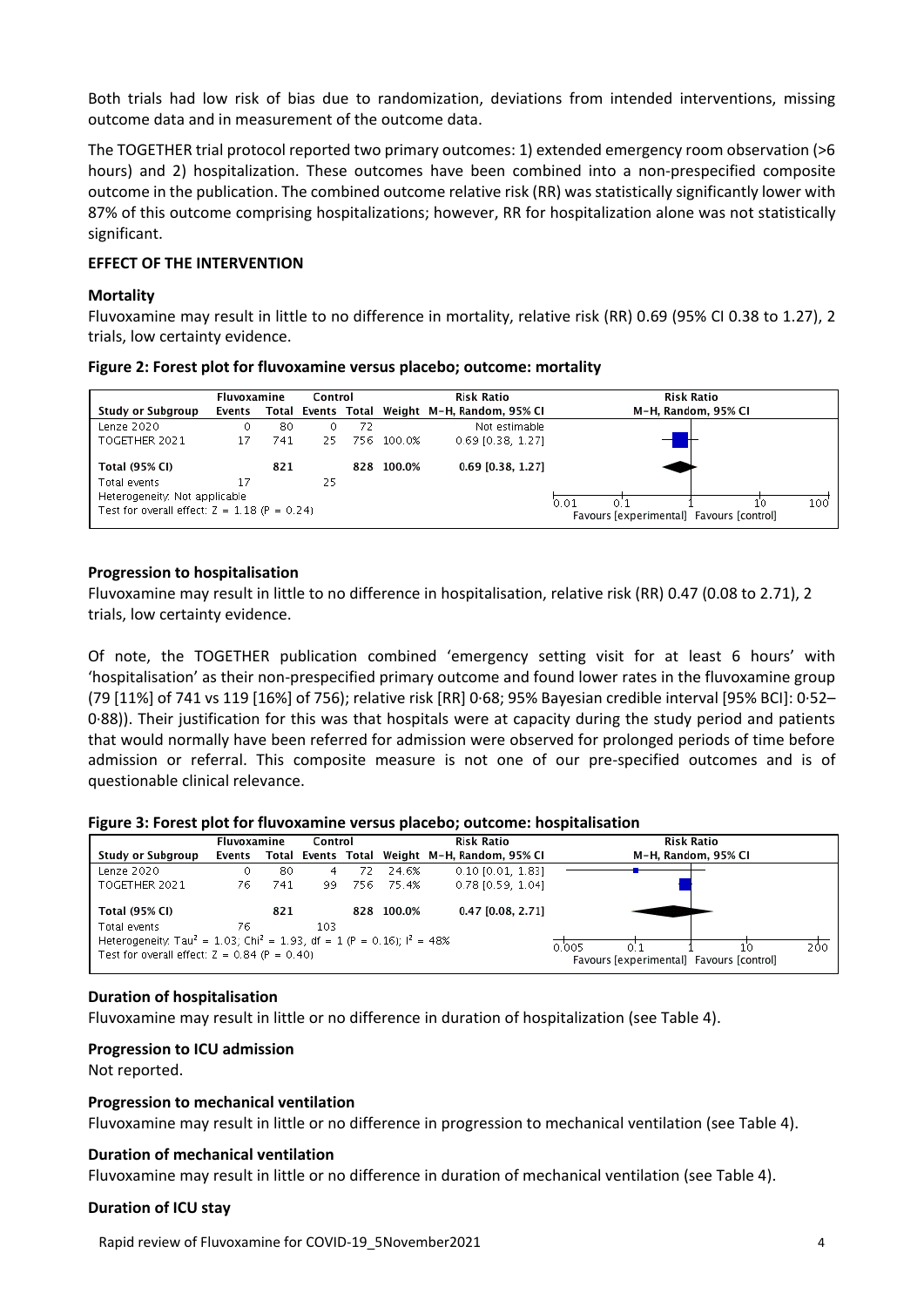#### Not reported

**Clinical outcome on an ordinal scale**

Not reported

#### **Adverse events**

Fluvoxamine may result in little or no difference in adverse events (see Table 4).

# **Adverse reactions**

Not reported

# **CONCLUSION**

From two RCTs, there is no clear evidence that fluvoxamine compared to placebo results in a difference in clinically relevant outcomes.

The current evidence does not support the inclusion of fluvoxamine to treat COVID-19. This review will be updated as further evidence becomes available.

### **Reviewers:**

Jeremy Nel, Gary Reubenson, Susanna S van Wyk, Veranyuy D. Ngah, Tamara Kredo

# **Affiliations & Declaration of interests:**

JN (Department of Medicine, Faculty of Health Sciences, University of the Witwatersrand), GR (Department of Paediatrics & Child Health, University of the Witwatersrand), SvW (Department of Global Health, Faculty of Medicine and Health Sciences, Stellenbosch University), VN (Department of Global Health, Faculty of Medicine and Health Sciences, Stellenbosch University), TK (Cochrane South Africa, South African Medical Research Council; Division Clinical Pharmacology, Faculty of Medicine and Health Sciences, Stellenbosch University).

TK and SvW are partly supported by the Research, Evidence and Development Initiative (READ-It). READ-It (project number 300342-104) is funded by UK aid from the UK government; however, the views expressed do not necessarily reflect the UK government's official policies; and also part-funded through the Collaboration for Evidence Based Healthcare and Public Health in Africa (CEBHA+ COVID-19 funding).

### **Acknowledgements:**

Trudy Leong (TL): Essential Drugs Programme, National Department of Health supported the review team.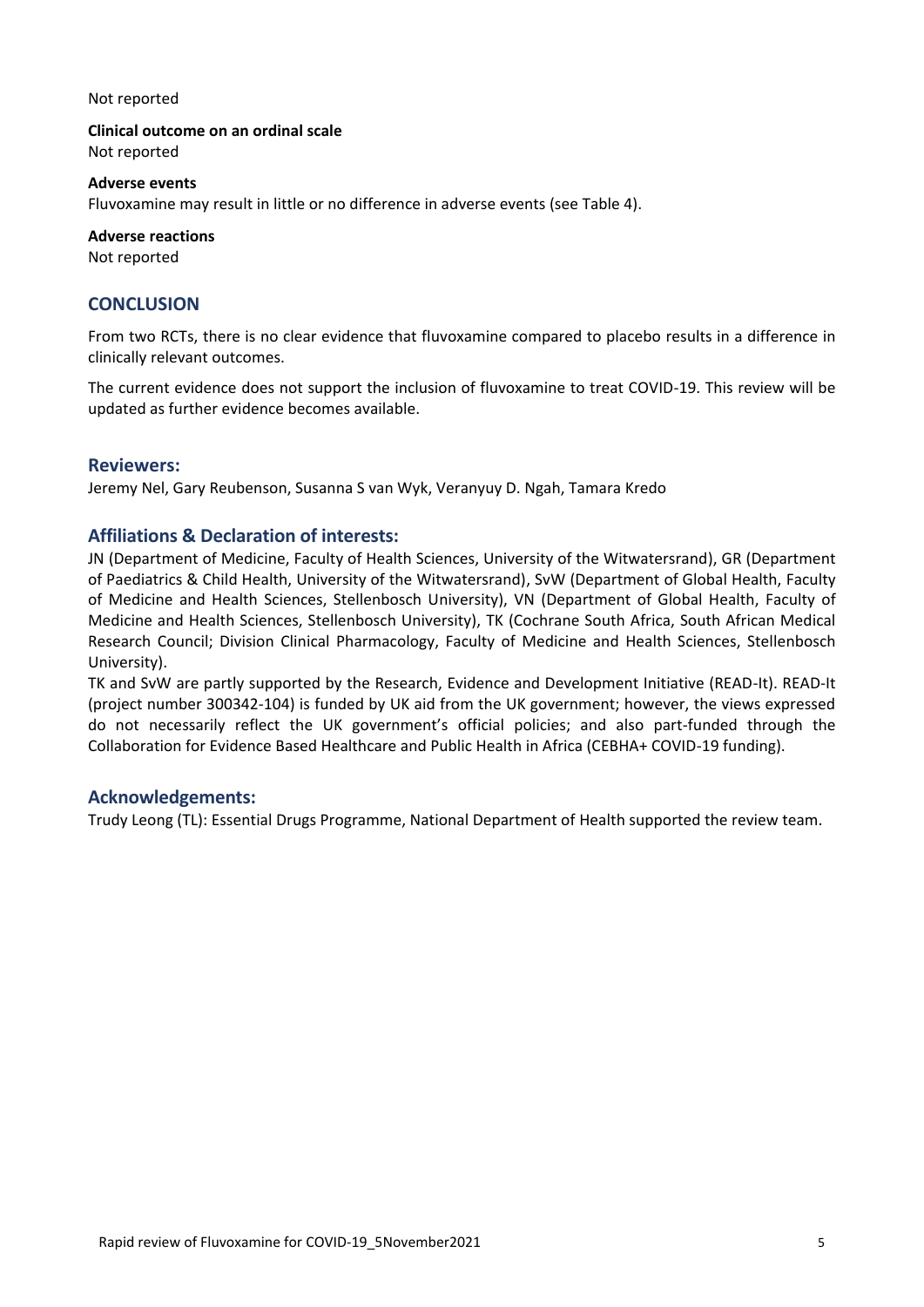# **Table 1. Characteristics of included studies**

| Study                   | Design                        | Population                                     | <b>Intervention</b> | <b>Outcomes</b>                                                                                                                                               | <b>Risk of bias</b>      |
|-------------------------|-------------------------------|------------------------------------------------|---------------------|---------------------------------------------------------------------------------------------------------------------------------------------------------------|--------------------------|
| Lenze 2020 <sup>6</sup> | <b>RCT</b>                    | <b>United States</b>                           | Fluvoxamine 100mg   | Primary:                                                                                                                                                      | Low risk of bias in all  |
|                         | Participants, outcome         | Community-living, non-hospitalized             | 8-hourly x 15 days  | Clinical deterioration within 15 days of randomization defined                                                                                                | domains of Cochrane RoB2 |
|                         | assessors and research staff  | adults with confirmed SARS-CoV-2               | Control: placebo    | by meeting both criteria of (1) shortness of breath or                                                                                                        | tool                     |
|                         | were blinded                  | infection with COVID-19 symptom                |                     | hospitalization for shortness of breath or pneumonia and (2)                                                                                                  |                          |
|                         | Recruitment:                  | onset within 7 days and oxygen                 |                     | oxygen saturation less than 92% on room air or need for                                                                                                       |                          |
|                         | April 10, 2020 to August 5,   | saturation 92% or greater                      |                     | supplemental oxygen to achieve oxygen saturation of 92% or                                                                                                    |                          |
|                         | 2020                          | Mean age: 46 years                             |                     | greater.                                                                                                                                                      |                          |
|                         | Final follow-up: September    |                                                |                     | Secondary:                                                                                                                                                    |                          |
|                         | 19, 2020                      |                                                |                     | Adverse events                                                                                                                                                |                          |
|                         | Follow up:                    |                                                |                     |                                                                                                                                                               |                          |
|                         | Twice daily surveys x 15 days |                                                |                     |                                                                                                                                                               |                          |
| <b>TOGETHER</b>         | <b>RCT</b>                    | <b>Brazilian adults</b>                        | Fluvoxamine 100mg   | Primary:                                                                                                                                                      | Low risk of bias in all  |
| 20217                   | Trial team, site staff and    | Acutely symptomatic outpatients                | 12-hourly x 10 days | Composite outcome of extended emergency room observation                                                                                                      | domains of Cochrane RoB2 |
|                         | patients were blinded         | (symptoms onset within 7 days of               | Control: placebo    | (>6 hours) or hospitalization up to 28 days post randomization                                                                                                | tool                     |
|                         | Recruitment: Jan 15, 2021 to  | screening) with confirmed COVID-19             |                     | Secondary:                                                                                                                                                    |                          |
|                         | Aug 6, 2021                   | At least one additional criterion for          |                     | Viral clearance at day 7                                                                                                                                      |                          |
|                         | Follow up:                    | high-risk <sup>a</sup> and unvaccinated status |                     | Time to hospitalization                                                                                                                                       |                          |
|                         | 1,2,3,4,5,7,10,14 and 28 days | Average age 50 years (18 to 102)               |                     | Mortality                                                                                                                                                     |                          |
|                         |                               | 58% Female                                     |                     | Days in hospital and on ventilator                                                                                                                            |                          |
|                         |                               |                                                |                     | Adverse drug reactions                                                                                                                                        |                          |
|                         |                               |                                                |                     | a Included DM, HPT, CVD, symptomatic lung disease, transplant patients, stage IV kidney disease/dialysis, immunosuppressed, history of cancer, age >=50 years |                          |

# **Table 2. Characteristics of planned and ongoing studies**

| Treatment (per arm)                                                                                                                       | Sample<br>size | Severity at enrollment Sponsor/Funder |                                                | Reg. number            |
|-------------------------------------------------------------------------------------------------------------------------------------------|----------------|---------------------------------------|------------------------------------------------|------------------------|
| (1) Fluvoxamine vs (2) Placebo                                                                                                            | 152            | Mild                                  | Washington University School of Medicine       | NCT04342663            |
| (1) Fluvoxamine vs (2) Placebo                                                                                                            | 1100           | Mild                                  | Washington University School of Medicine       | NCT04668950            |
| (1) Fluvoxamine vs (2) Placebo                                                                                                            | 400            | Mild/moderate                         | Asan Medical Center                            | NCT04711863            |
| (1) Fluvoxamine vs (2) Placebo                                                                                                            | 100            | Moderate                              | SigmaDrugs Research Ltd.                       | NCT04718480            |
| (1) Fluvoxamine vs (2) Doxazosin vs (3) Ivermectin vs (4) Peginterferon<br>lambda vs (5) Peginterferon beta-1a vs (6) Placebo             | 2724           | Mild                                  | Cardresearch                                   | NCT04727424            |
| $(1)$ Ivermectin vs (2) Fluvoxamine vs (3) Fluticasone vs (4) Placebo                                                                     | 15000          | Moderate                              | Susanna Naggie, MD                             | NCT04885530            |
| (1) Favipiravir + Fluvoxamine $vs(2)$ Favipiravir $vs(3)$ Favipiravir + fluvoxamine +<br>dexamethasone vs (4) Favipiravir + dexamethasone | 296            | Mild                                  | Chulabhorn Royal Academy                       | TCTR20210615002        |
| (1) Fluvoxamine vs (2) Placebo                                                                                                            | 100            | Moderate                              | SigmaDrugs Research Ltd.                       | EUCTR2020-002299-11-HU |
| (1) Fluvoxamine vs (2) Standard of care                                                                                                   | 40             | Severe/critical                       | Shahid Beheshti University of Medical Sciences | IRCT20131115015405N4   |
|                                                                                                                                           |                |                                       |                                                |                        |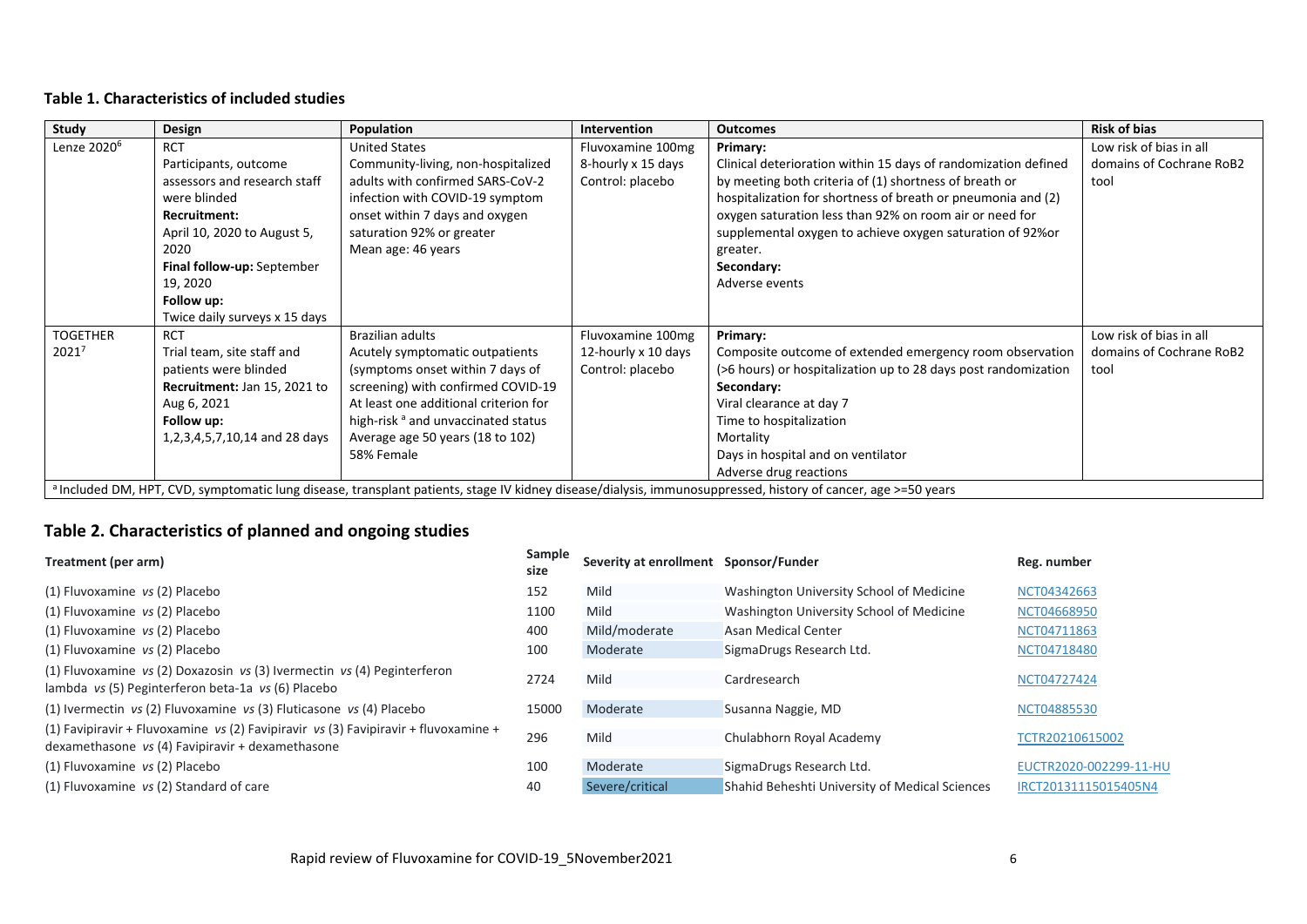# **Table 3: Summary of findings**

| <b>Certainty assessment</b> |                      |             |                                         |                          |                           |                                |                     | $N2$ of patients    |                                             | <b>Effect</b>                                  |                          |  |
|-----------------------------|----------------------|-------------|-----------------------------------------|--------------------------|---------------------------|--------------------------------|---------------------|---------------------|---------------------------------------------|------------------------------------------------|--------------------------|--|
| Nº of<br>studies            |                      |             | Study design Risk of bias Inconsistency | Indirectness Imprecision |                           | <b>Other</b><br>considerations | Fluvoxamine placebo |                     | <b>Relative</b><br>(95% CI)                 | <b>Absolute</b><br>(95% CI)                    | <b>Certainty</b>         |  |
| <b>Mortality</b>            |                      |             |                                         |                          |                           |                                |                     |                     |                                             |                                                |                          |  |
| റ                           | randomised<br>trials | not serious | not serious                             | not serious <sup>a</sup> | very serious <sup>b</sup> | none                           | 17/821<br>$(2.1\%)$ | 25/828<br>$(3.0\%)$ | <b>RR 0.69</b><br>$(0.38 \text{ to } 1.27)$ | 9 fewer per 1,000<br>(from 19 fewer to 8 more) | $\oplus$ $\oplus$<br>Low |  |
| Hospitalisation             |                      |             |                                         |                          |                           |                                |                     |                     |                                             |                                                |                          |  |

|  | randomised<br>.<br>trials | not serious | not serious | not serious <sup>a</sup> | very serious <sup>c</sup> | none | 76/821<br>$(9.3\%)$ | 103/828<br>12.4%<br>140 | <b>RR 0.47</b><br>$(0.08 \text{ to } 2.71)$ | 66 fewer per 1,000<br>114 fewer to 213 more)<br>(from | $\oplus \oplus \bigcirc \bigcirc$<br>LOW |
|--|---------------------------|-------------|-------------|--------------------------|---------------------------|------|---------------------|-------------------------|---------------------------------------------|-------------------------------------------------------|------------------------------------------|
|--|---------------------------|-------------|-------------|--------------------------|---------------------------|------|---------------------|-------------------------|---------------------------------------------|-------------------------------------------------------|------------------------------------------|

**CI:** confidence interval; **RR:** risk ratio

**Explanations**

a. Not downgraded for indirectness. Populations, intervention and outcome are relevant. Dosing was different: Lenze 100mg tds x 15 days and TOGETHER 100mg bd x 10 days.

b. Downgraded by 2 levels for imprecision. Few events in each arm. Confidence interval ranges from 62% reduction to 27% increase in mortality.

c. Downgraded by 2 levels for imprecision. Few events in each arm. Confidence interval ranges from 92% reduction to 2.7 fold increase in hospitalisation.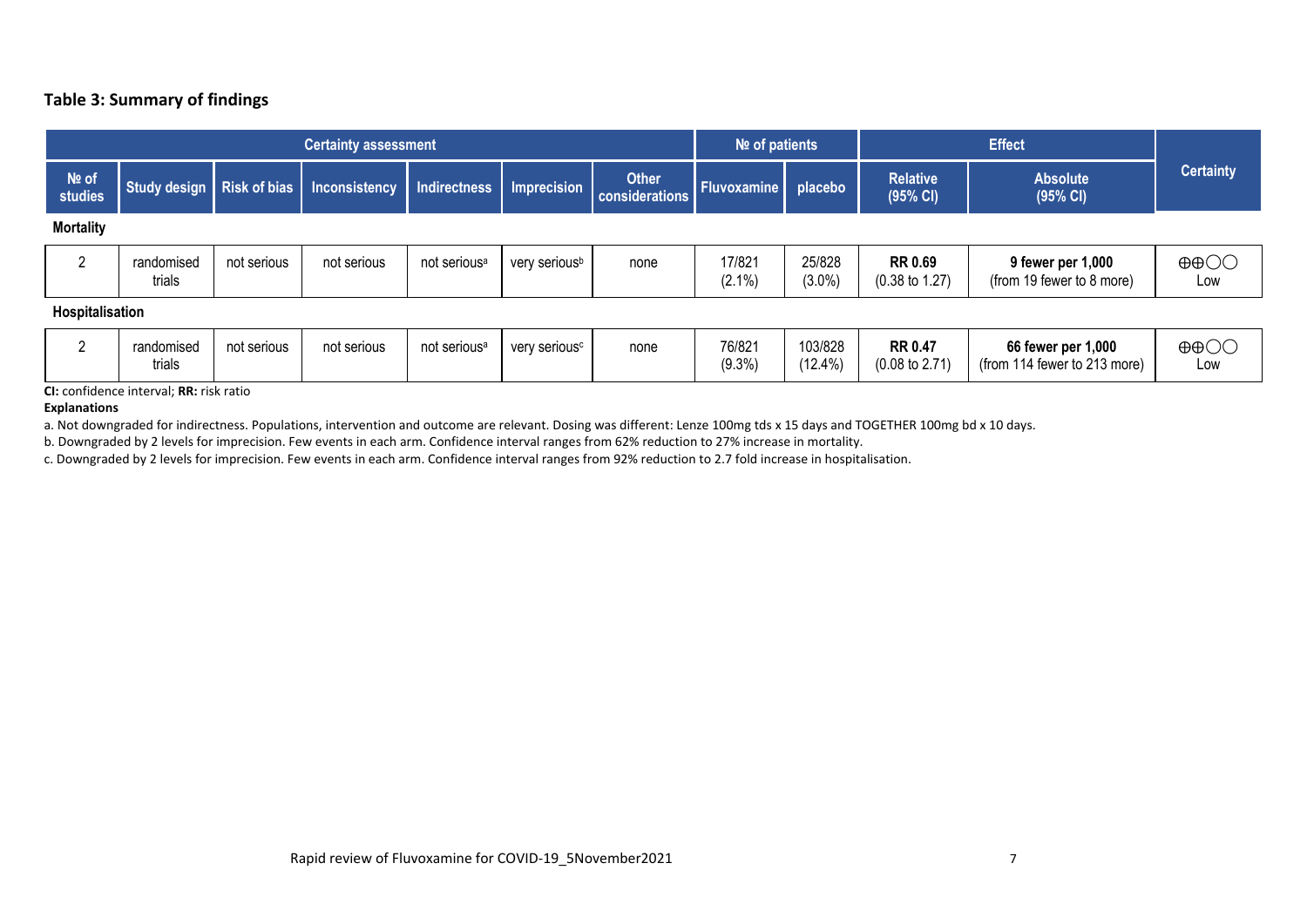# **Table 4. Effect estimates of fluvoxamine vs placebo for number of days in hospital, progression to mechanical ventilation, number of days on ventilator and adverse events**

| <b>Outcome</b>                   | <b>Study</b>          | <b>Fluvoxamine</b>       | Placebo                     | Effect estimate (95% CI)                                                              |
|----------------------------------|-----------------------|--------------------------|-----------------------------|---------------------------------------------------------------------------------------|
|                                  |                       | Events/Total (%)         | Events/Total (%)            |                                                                                       |
| Days in hospital                 | TOGETHER <sup>7</sup> | Med 8 days [IQR 5 to 13] | Med 6 days [IQR 3 to 10.75] | Exponentiated estimates from a log-transformed linear regression 1.23<br>(0.99; 1.53) |
| <b>Progression to mechanical</b> | Lenze <sup>6</sup>    | 0/80(0%)                 | 1/72 (1.39%)                | RR 0.30 (0.01; 7.27)                                                                  |
| ventilation                      | <b>TOGETHER</b>       | 26                       | 34                          | OR $0.77$ (0.45-1.30)                                                                 |
| Days on mechanical ventilator    | TOGETHER <sup>7</sup> | Med 5.5 days [IQR 3 to   | Med 6.5 days [IQR 2.25 to   | Exponentiated estimates from a log-transformed linear regression 1.03                 |
|                                  |                       | 12.75]                   | 12]                         | (0.64; 1.67)                                                                          |
| Serious adverse events           | Lenze <sup>6</sup>    | 1/80 (1.25%)             | 6/72 (8.33%)                | RR 0.14 (0.02; 1.15)                                                                  |
| Other adverse events             | Lenze <sup>6</sup>    | 11/80 (13.75%)           | 12/72 (16.67%)              | RR 0.83 (0.39; 1.75)                                                                  |
| Grade 1 AE                       | TOGETHER <sup>7</sup> | 20/741 (3%)              | 11/756 (1%)                 | OR 1.88 (0.91; 4.09)                                                                  |
| Grade 2 AE                       | TOGETHER <sup>7</sup> | 72/741 (10%)             | 81/756 (11%)                | OR 0.91 (0.64; 1.215)                                                                 |
| Grade 3 AE                       | TOGETHER <sup>7</sup> | 38/741 (5%)              | 50/756 (7%)                 | OR 0.76 (0.49; 1.18)                                                                  |
| Grade 4 AE                       | TOGETHER <sup>7</sup> | 21/741 (3%)              | 20/756 (3%)                 | OR 1.07 (0.58; 2.01)                                                                  |
| Grade 5 AE                       | TOGETHER <sup>7</sup> | 18/741 (2%)              | 26/756 (3%)                 | OR 0.70 (0.37; 1.28)                                                                  |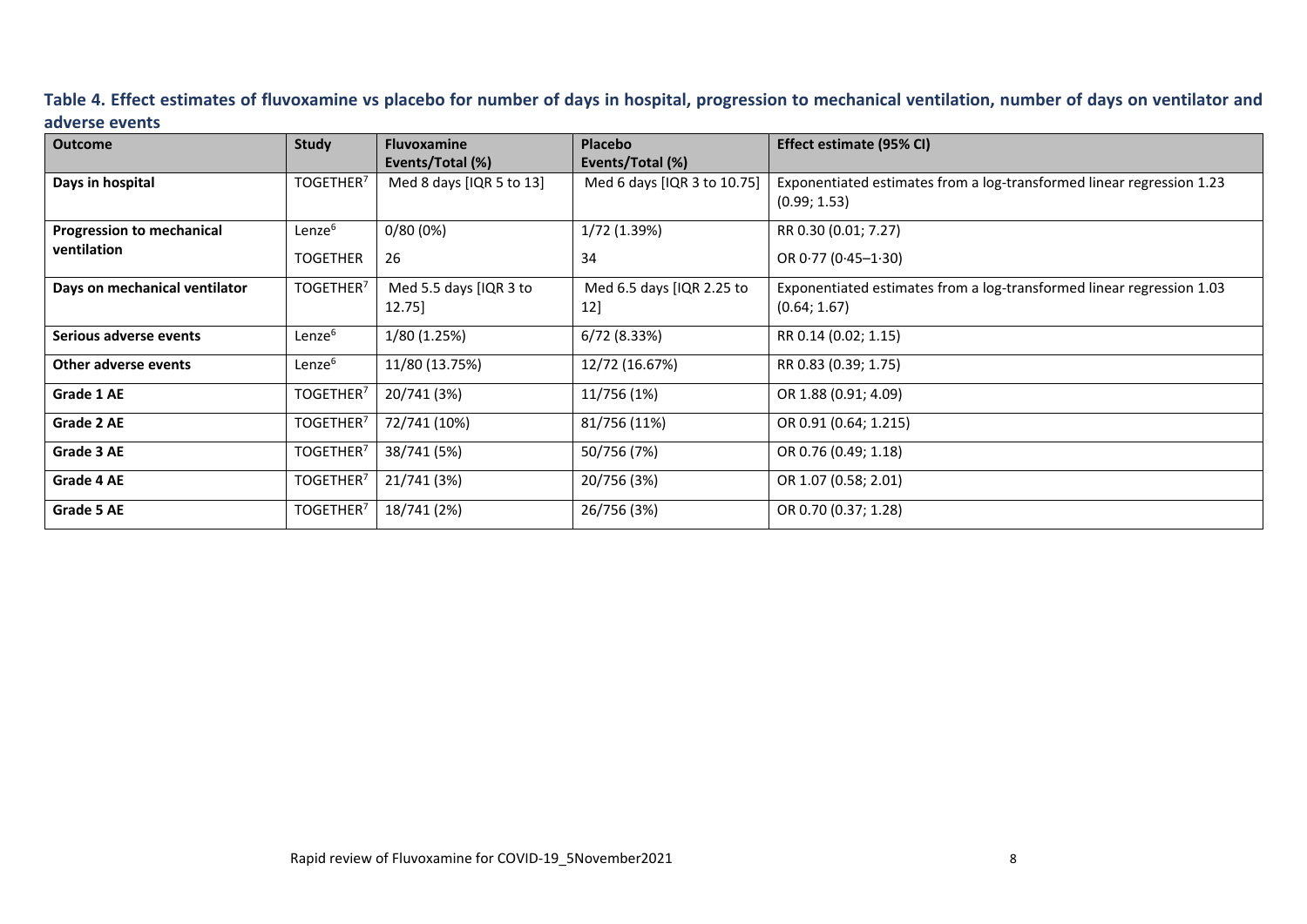# **Appendix 1: Search strategy**

| Database:    | <b>PubMed</b>                                                                                                                                                                                                                                                                                                                                                                                                                                                                                                                     |                |
|--------------|-----------------------------------------------------------------------------------------------------------------------------------------------------------------------------------------------------------------------------------------------------------------------------------------------------------------------------------------------------------------------------------------------------------------------------------------------------------------------------------------------------------------------------------|----------------|
| Search Query |                                                                                                                                                                                                                                                                                                                                                                                                                                                                                                                                   | <b>Results</b> |
| #7           | Search: #4 OR #6                                                                                                                                                                                                                                                                                                                                                                                                                                                                                                                  | 17             |
| #6           | Search: #3 AND #5                                                                                                                                                                                                                                                                                                                                                                                                                                                                                                                 | 16             |
| #5           | Search: randomized controlled trial [pt] OR controlled clinical trial [pt] OR randomized [tiab] OR<br>placebo [tiab] OR drug therapy [sh] OR randomly [tiab] OR trial [tiab] OR groups [tiab]                                                                                                                                                                                                                                                                                                                                     | 5,190,872      |
| #4           | Search: #1 AND #2 Filters: Systematic Review                                                                                                                                                                                                                                                                                                                                                                                                                                                                                      | $\overline{1}$ |
| #3           | Search: #1 AND #2                                                                                                                                                                                                                                                                                                                                                                                                                                                                                                                 | 28             |
| #2           | Search: Fluvoxamine[mh] OR Fluvoxamin*[tiab] OR Luvox[tiab] OR Floxyfral[tiab] OR Fevarin[tiab] OR<br>Dumirox[tiab] OR Faverin[tiab]                                                                                                                                                                                                                                                                                                                                                                                              | 3,082          |
| #1           | Search: Coronavirus[mh:noexp] OR coronavirus*[tiab] OR corona virus*[tiab] OR COVID-19[mh] OR<br>covid-19[tiab] OR covid19[tiab] OR covid 2019[tiab] OR SARS-Cov-2[mh] OR SARS-CoV-2[tiab] OR<br>SARS-CoV2[tiab] OR SARSCoV2[tiab] OR SARsCov-2[tiab] OR SARS-coronavirus*[tiab] OR severe acute<br>respiratory syndrome coronavirus 2[nm] OR severe acute respiratory syndrome coronavirus 2[tiab]<br>OR 2019-nCov[tiab] OR 2019nCov[tiab] OR nCov2019[tiab] OR nCOV-2019[tiab] OR hCOV*[tiab] OR n-<br>cov[tiab] OR ncov*[tiab] | 187,252        |

| Database:          | LOVE Platform https://app.iloveevidence.com/loves/5e6fdb9669c00e4ac072701d?utm=aile |
|--------------------|-------------------------------------------------------------------------------------|
| Search Strategy:   | (Fluvoxamine OR Fluvoxamin* OR Luvox OR Floxyfral OR Fevarin OR Dumirox OR Faverin) |
| Filtered by:       | Systematic reviews and Primary studies (RCTs and Pending)                           |
| Number of studies: | 15 studies                                                                          |

| Database:          | <b>Cochrane COVID-19 Study Register</b>                                           |  |
|--------------------|-----------------------------------------------------------------------------------|--|
|                    | https://covid-19.cochrane.org/                                                    |  |
| Search Strategy:   | Fluvoxamine or Fluvoxamin* or Luvox or Floxyfral or Fevarin or Dumirox or Faverin |  |
| Filtered by:       | Intervention Assignment - randomised                                              |  |
| Number of studies: | 9 studies                                                                         |  |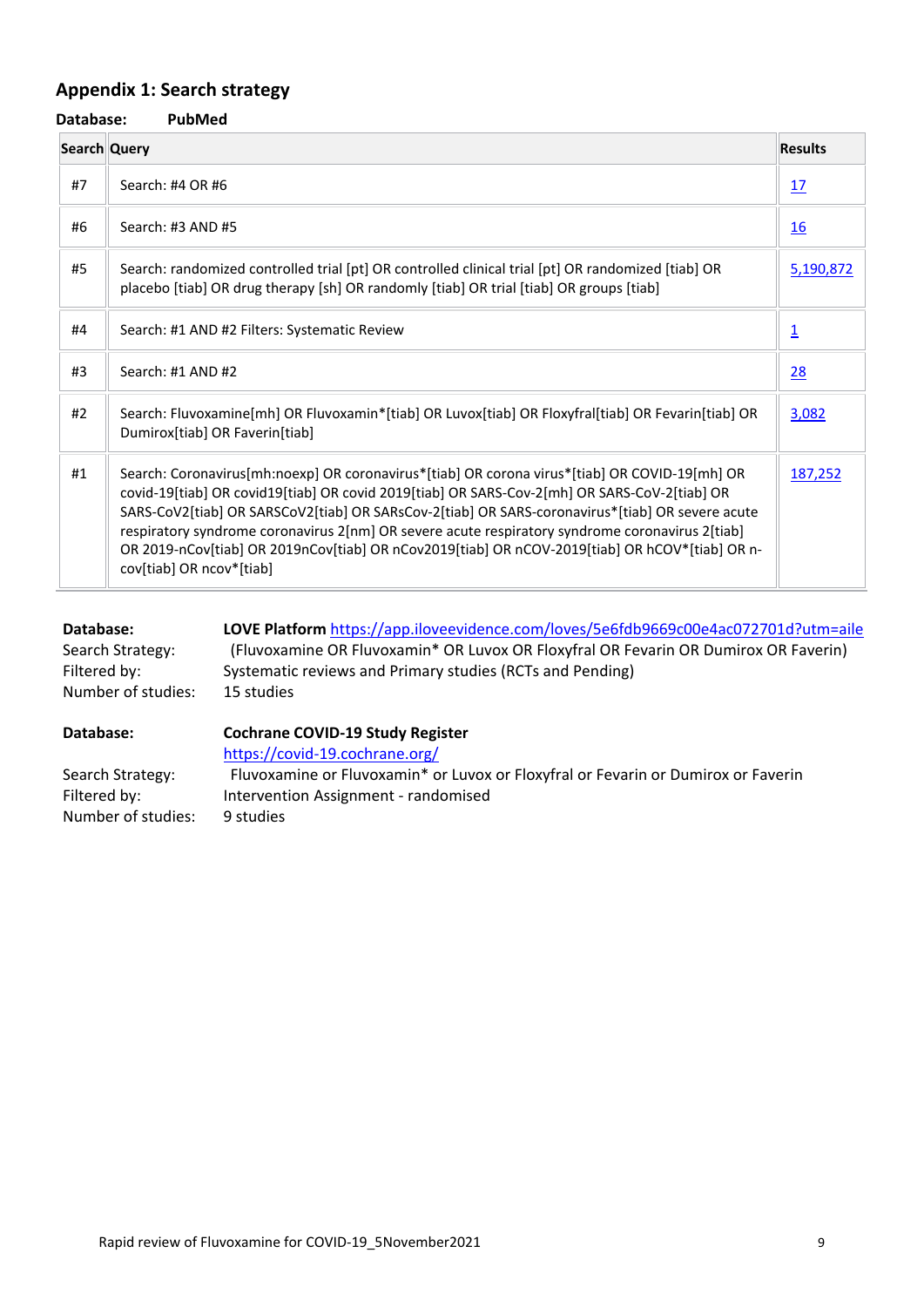# **Appendix 2: Evidence to decision framework**

| <b>Desirable Effects</b>                                                                                                                                                                                                    |                                                                                                                                                                                                                                                                                                                                                                                                                                                                                                                                                                                                                                                                                                                                                                                         |                                     |
|-----------------------------------------------------------------------------------------------------------------------------------------------------------------------------------------------------------------------------|-----------------------------------------------------------------------------------------------------------------------------------------------------------------------------------------------------------------------------------------------------------------------------------------------------------------------------------------------------------------------------------------------------------------------------------------------------------------------------------------------------------------------------------------------------------------------------------------------------------------------------------------------------------------------------------------------------------------------------------------------------------------------------------------|-------------------------------------|
| <b>JUDGEMENT</b>                                                                                                                                                                                                            | <b>RESEARCH EVIDENCE</b>                                                                                                                                                                                                                                                                                                                                                                                                                                                                                                                                                                                                                                                                                                                                                                | <b>ADDITIONAL CONSIDERATIONS</b>    |
| o Trivial<br>o Small<br>o Moderate<br>o Large<br>o Varies<br><b>XDon't know</b>                                                                                                                                             | A composite outcome (need for admission and observation for more than 6<br>hours) suggesting potential benefit but no clear benefit in any prespecified<br>clinically relevant outcomes:<br><b>Relative</b><br>Nº of<br>Fluvox-<br>Placebo<br><b>Absolute effect</b><br>effect<br><b>Certainty</b><br><b>RCTs</b><br>(95% CI)<br>(n)<br>(n)<br>(95% CI)<br><b>Mortality</b><br>25/828<br>$\overline{2}$<br>17/821<br>RR 0.69<br>$\oplus$ $\oplus$<br>9 fewer per 1,000<br>$(2.1\%)$<br>$(3.0\%)$<br>(from 19 fewer to 8 more)<br>$(0.38 \text{ to } 1.27)$<br>Low<br>Hospitalisation<br>$\overline{2}$<br>76/821<br>103/828<br><b>RR 0.47</b><br>66 fewer per 1,000<br>$\oplus$ $\oplus$<br>$(9.3\%)$<br>(from 114 fewer to 213 more)<br>$(12.4\%)$<br>$(0.08 \text{ to } 2.71)$<br>Low |                                     |
| <b>Undesirable Effects</b>                                                                                                                                                                                                  |                                                                                                                                                                                                                                                                                                                                                                                                                                                                                                                                                                                                                                                                                                                                                                                         |                                     |
| <b>JUDGEMENT</b>                                                                                                                                                                                                            | <b>RESEARCH EVIDENCE</b>                                                                                                                                                                                                                                                                                                                                                                                                                                                                                                                                                                                                                                                                                                                                                                | <b>ADDITIONAL CONSIDERATIONS</b>    |
| o Large<br>o Moderate<br>o Small<br><b>X Trivial</b><br>o Varies<br>o Don't know                                                                                                                                            | Well-tolerated (similar to placebo)<br>Fluvoxamine may result in little or no difference in adverse events,<br>compared to placebo (see Table 4).                                                                                                                                                                                                                                                                                                                                                                                                                                                                                                                                                                                                                                       | Has an established safety<br>record |
| Certainty of evidence: What is the overall certainty of the evidence of effects?                                                                                                                                            |                                                                                                                                                                                                                                                                                                                                                                                                                                                                                                                                                                                                                                                                                                                                                                                         |                                     |
| <b>JUDGEMENT</b>                                                                                                                                                                                                            | <b>RESEARCH EVIDENCE</b>                                                                                                                                                                                                                                                                                                                                                                                                                                                                                                                                                                                                                                                                                                                                                                | <b>ADDITIONAL CONSIDERATIONS</b>    |
| o Very low<br><b>X</b> Low<br>o Moderate<br>0 High<br>O No included studies                                                                                                                                                 | No demonstrated benefit, however trends generally in favour of<br>fluvoxamine<br>Certainty of the evidence was downgraded for imprecision. There were few<br>events in each arm and 95% confidence intervals were wide.                                                                                                                                                                                                                                                                                                                                                                                                                                                                                                                                                                 |                                     |
|                                                                                                                                                                                                                             | Values: Is there important uncertainty about or variability in how much people value the main outcomes?                                                                                                                                                                                                                                                                                                                                                                                                                                                                                                                                                                                                                                                                                 |                                     |
| <b>JUDGEMENT</b>                                                                                                                                                                                                            | <b>RESEARCH EVIDENCE</b>                                                                                                                                                                                                                                                                                                                                                                                                                                                                                                                                                                                                                                                                                                                                                                | <b>ADDITIONAL CONSIDERATIONS</b>    |
| O Important uncertainty or variability<br>X Possibly important uncertainty or<br>variability<br>o Probably no important uncertainty or<br>variability<br>o No important uncertainty or variability                          | Unclear how people would value treatment associated with lower risk of<br>prolonged stay in emergency setting                                                                                                                                                                                                                                                                                                                                                                                                                                                                                                                                                                                                                                                                           |                                     |
|                                                                                                                                                                                                                             | Balance of effects: Does the balance between desirable and undesirable effects favor the intervention or the comparison?                                                                                                                                                                                                                                                                                                                                                                                                                                                                                                                                                                                                                                                                |                                     |
| <b>JUDGEMENT</b>                                                                                                                                                                                                            | <b>RESEARCH EVIDENCE</b>                                                                                                                                                                                                                                                                                                                                                                                                                                                                                                                                                                                                                                                                                                                                                                | <b>ADDITIONAL CONSIDERATIONS</b>    |
| O Favors the comparison<br>o Probably favors the comparison<br>X Does not favor either the intervention or<br>the comparison<br>o Probably favors the intervention<br>o Favors the intervention<br>o Varies<br>o Don't know |                                                                                                                                                                                                                                                                                                                                                                                                                                                                                                                                                                                                                                                                                                                                                                                         |                                     |
| Resources required: How large are the resource requirements (costs)?                                                                                                                                                        |                                                                                                                                                                                                                                                                                                                                                                                                                                                                                                                                                                                                                                                                                                                                                                                         |                                     |
| <b>JUDGEMENT</b>                                                                                                                                                                                                            | <b>RESEARCH EVIDENCE</b>                                                                                                                                                                                                                                                                                                                                                                                                                                                                                                                                                                                                                                                                                                                                                                | <b>ADDITIONAL CONSIDERATIONS</b>    |
| o Large costs<br><b>X</b> Moderate costs<br>o Negligible costs and savings<br>O Moderate savings<br>o Large savings                                                                                                         | Fluvoxamine is SAHPRA-registered but it is not currently an EML item nor<br>on public sector tender<br>SEP (unit price) of fluvoxamine 100 mg tablet:<br>• Faverin $100^{\circ}$ = R11.38                                                                                                                                                                                                                                                                                                                                                                                                                                                                                                                                                                                               |                                     |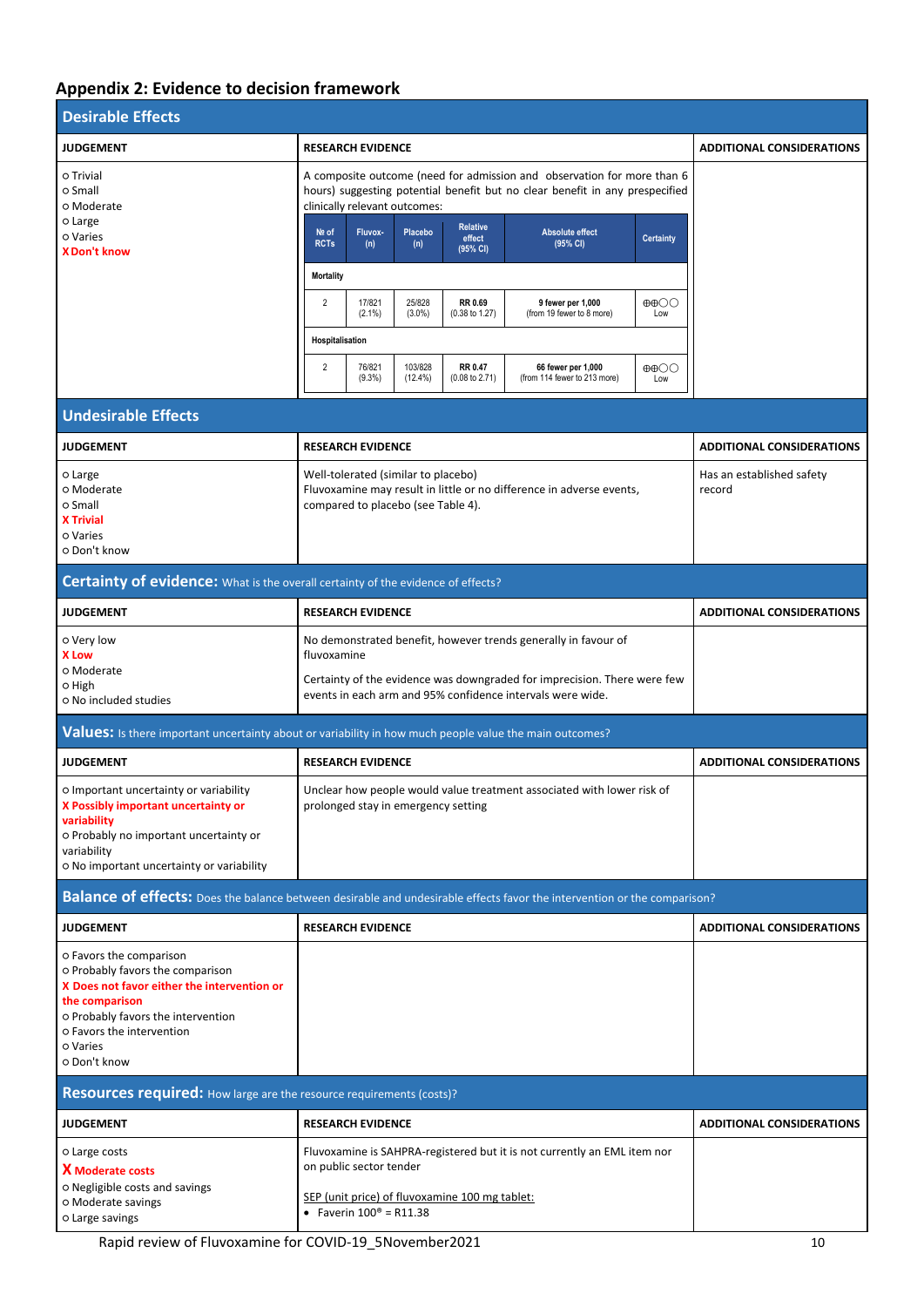| o Varies<br>o Don't know                                                                                                                                                                                                             | • Luvox $100^{\circ}$ = R16.64<br>• Fluvoxamine 100 Oethmaan® = R11.39<br>• Fluvoxamine-Hexal® = $R11.55$<br>SEP database, 28 December 2020<br>Using average SEP (R12.74), cost of a treatment course is as follows:<br>Fluvoxamine 100mg 8-hourly x 15 days = R573.30<br>$\bullet$<br>Fluvoxamine 100mg 12-hourly x 10 days = R254.80 |                                  |  |  |  |  |  |
|--------------------------------------------------------------------------------------------------------------------------------------------------------------------------------------------------------------------------------------|----------------------------------------------------------------------------------------------------------------------------------------------------------------------------------------------------------------------------------------------------------------------------------------------------------------------------------------|----------------------------------|--|--|--|--|--|
| Cost-effectiveness: Does the cost-effectiveness of the intervention favor the intervention or the comparison?                                                                                                                        |                                                                                                                                                                                                                                                                                                                                        |                                  |  |  |  |  |  |
| <b>JUDGEMENT</b>                                                                                                                                                                                                                     | <b>RESEARCH EVIDENCE</b>                                                                                                                                                                                                                                                                                                               | <b>ADDITIONAL CONSIDERATIONS</b> |  |  |  |  |  |
| o Favors the comparison<br>o Probably favors the comparison<br>O Does not favor either the intervention or<br>the comparison<br>o Probably favors the intervention<br>o Favors the intervention<br>o Varies<br>o No included studies | Not applicable                                                                                                                                                                                                                                                                                                                         |                                  |  |  |  |  |  |
| <b>Equity:</b> What would be the impact on health equity?                                                                                                                                                                            |                                                                                                                                                                                                                                                                                                                                        |                                  |  |  |  |  |  |
| <b>JUDGEMENT</b>                                                                                                                                                                                                                     | <b>RESEARCH EVIDENCE</b>                                                                                                                                                                                                                                                                                                               | <b>ADDITIONAL CONSIDERATIONS</b> |  |  |  |  |  |
| o Reduced<br>o Probably reduced<br>o Probably no impact<br>o Probably increased<br>o Increased<br>o Varies<br>o Don't know                                                                                                           | Not applicable.                                                                                                                                                                                                                                                                                                                        |                                  |  |  |  |  |  |
| Acceptability: Is the intervention acceptable to key stakeholders?                                                                                                                                                                   |                                                                                                                                                                                                                                                                                                                                        |                                  |  |  |  |  |  |
| <b>JUDGEMENT</b>                                                                                                                                                                                                                     | <b>RESEARCH EVIDENCE</b>                                                                                                                                                                                                                                                                                                               | <b>ADDITIONAL CONSIDERATIONS</b> |  |  |  |  |  |
| o No<br>o Probably no<br>o Probably yes<br>o Yes<br>o Varies<br>o Don't know                                                                                                                                                         | Not applicable.                                                                                                                                                                                                                                                                                                                        |                                  |  |  |  |  |  |
| Feasibility: Is the intervention feasible to implement?                                                                                                                                                                              |                                                                                                                                                                                                                                                                                                                                        |                                  |  |  |  |  |  |
| <b>JUDGEMENT</b>                                                                                                                                                                                                                     | <b>RESEARCH EVIDENCE</b>                                                                                                                                                                                                                                                                                                               | <b>ADDITIONAL CONSIDERATIONS</b> |  |  |  |  |  |
| o No<br>o Probably no<br>o Probably yes<br>o Yes<br>o Varies<br>o Don't know                                                                                                                                                         | Not applicable.                                                                                                                                                                                                                                                                                                                        |                                  |  |  |  |  |  |

#### *Version control:*

| .              |                 |                    |                                                                                      |  |  |  |  |
|----------------|-----------------|--------------------|--------------------------------------------------------------------------------------|--|--|--|--|
| <b>Version</b> | Date            | <b>Reviewer(s)</b> | <b>Recommendation and Rationale</b>                                                  |  |  |  |  |
| Initial        | 5 November 2021 | SVW. GR. JN.       | Fluvoxamine is not recommended for the treatment of COVID-19. There remains          |  |  |  |  |
|                |                 | VDN. TK            | significant uncertainty whether fluvoxamine is more effective and safer than placebo |  |  |  |  |
|                |                 |                    | in treating patients with COVID-19.                                                  |  |  |  |  |

| For internal NDoH use:<br>WHO INN: Fluvoxamine |  |
|------------------------------------------------|--|
| ATC: N06AB08                                   |  |
| ICD10: U07.1/U07.2                             |  |
|                                                |  |